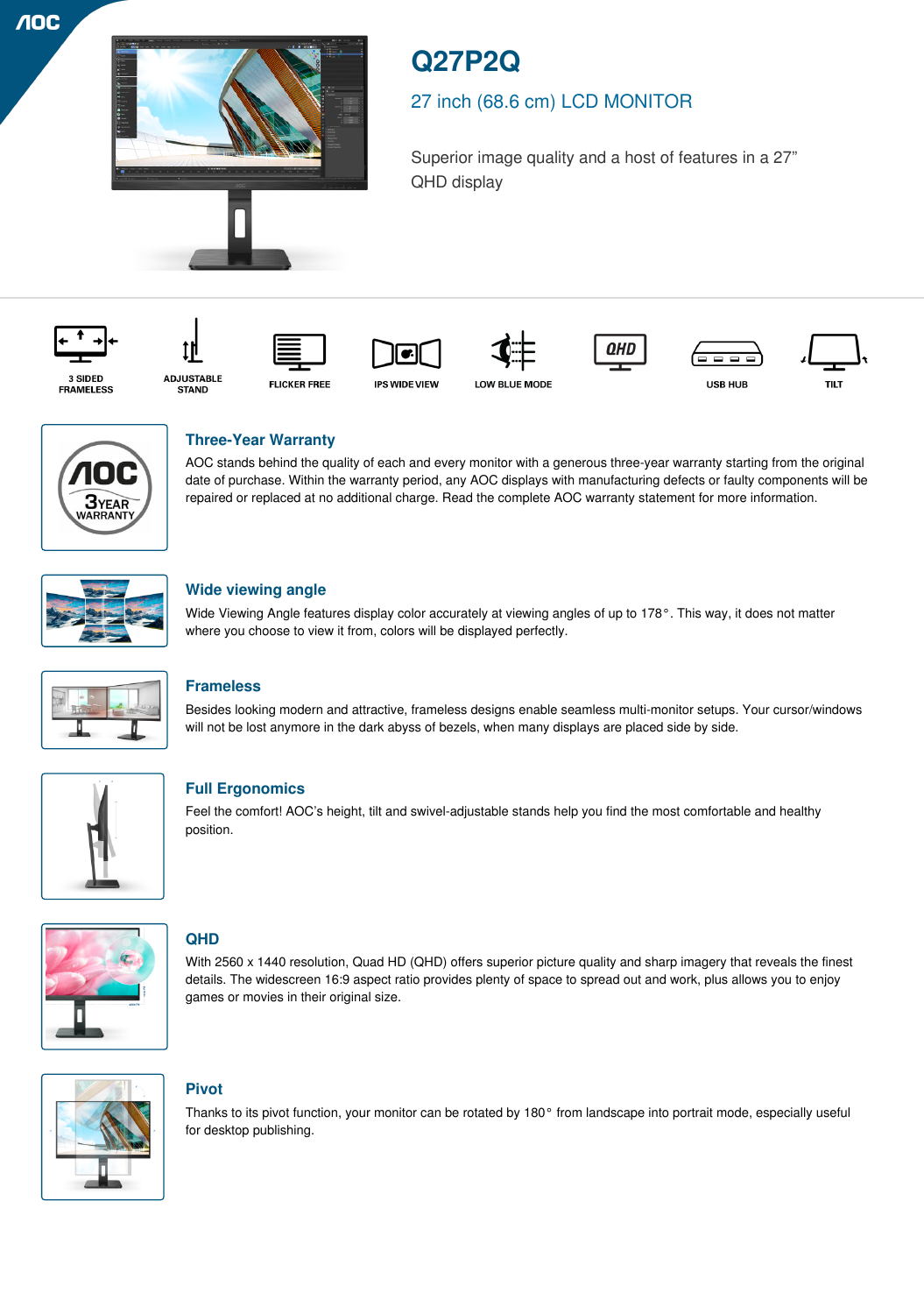#### **General**

| Model name          | Q27P2Q           |
|---------------------|------------------|
| <b>EAN</b>          | 4038986187961    |
| <b>Product Line</b> | Pro-line         |
| <b>Series</b>       | P <sub>2</sub>   |
| Channel             | B <sub>2</sub> B |
| Classification      | Superhero        |
| Section             | <b>Business</b>  |
| Launch date         | 01-07-2020       |

#### **Screen**

| Resolution                  | 2560x1440                                                              |
|-----------------------------|------------------------------------------------------------------------|
| Refresh rate                | 75Hz                                                                   |
| Screen size (inch)          | 27 inch                                                                |
| Screen size (cm)            | 68.6 cm                                                                |
| Flat / Curved               | Flat                                                                   |
| <b>Backlight</b>            | <b>WLED</b>                                                            |
| <b>Panel Type</b>           | <b>IPS</b>                                                             |
| Aspect ratio                | 16:9                                                                   |
| <b>Display Colours</b>      | 16.7 Million                                                           |
| <b>Panel Colour in Bits</b> | 8                                                                      |
| sRGB Coverage (%)           | 123                                                                    |
| Adobe RGB Coverage (%)      | 91                                                                     |
| NTSC coverage (%)           | 85 %                                                                   |
| Active Screen Area (HxW)    | 596.736 (H) x335.664 (V) mm mm                                         |
| <b>Pixel Pitch</b>          | 0.2331                                                                 |
| Pixels per Inch             | 109                                                                    |
| <b>Scanning Frequency</b>   | VGA/HDMI1.4/DP1.2: 30-114 KHz (H) VGA/HDMI1.4/DP1.2: 48-75 Hz (V)      |
| Response time (GtG)         | 4 ms                                                                   |
| Contrast (static)           | 1000:1                                                                 |
| Contrast (dynamic)          | 50M:1                                                                  |
| <b>Brightness (typical)</b> | $300 \text{ cd/m}^2$                                                   |
| Viewing angle (CR10)        | 178/178 <sup>º</sup>                                                   |
| <b>Hard Glass</b>           | Antiglare + 3H                                                         |
| <b>OSD languages</b>        | EN, FR, ES, PT, DE, IT, NL, SE, FI, PL, CZ, RU, KR, CN (T), CN (S), JP |

**Exterior**

| Monitor colour         | <b>Black</b> |
|------------------------|--------------|
| <b>Bezel Type</b>      | Frameless    |
| <b>Removable Stand</b> | $\cdot$      |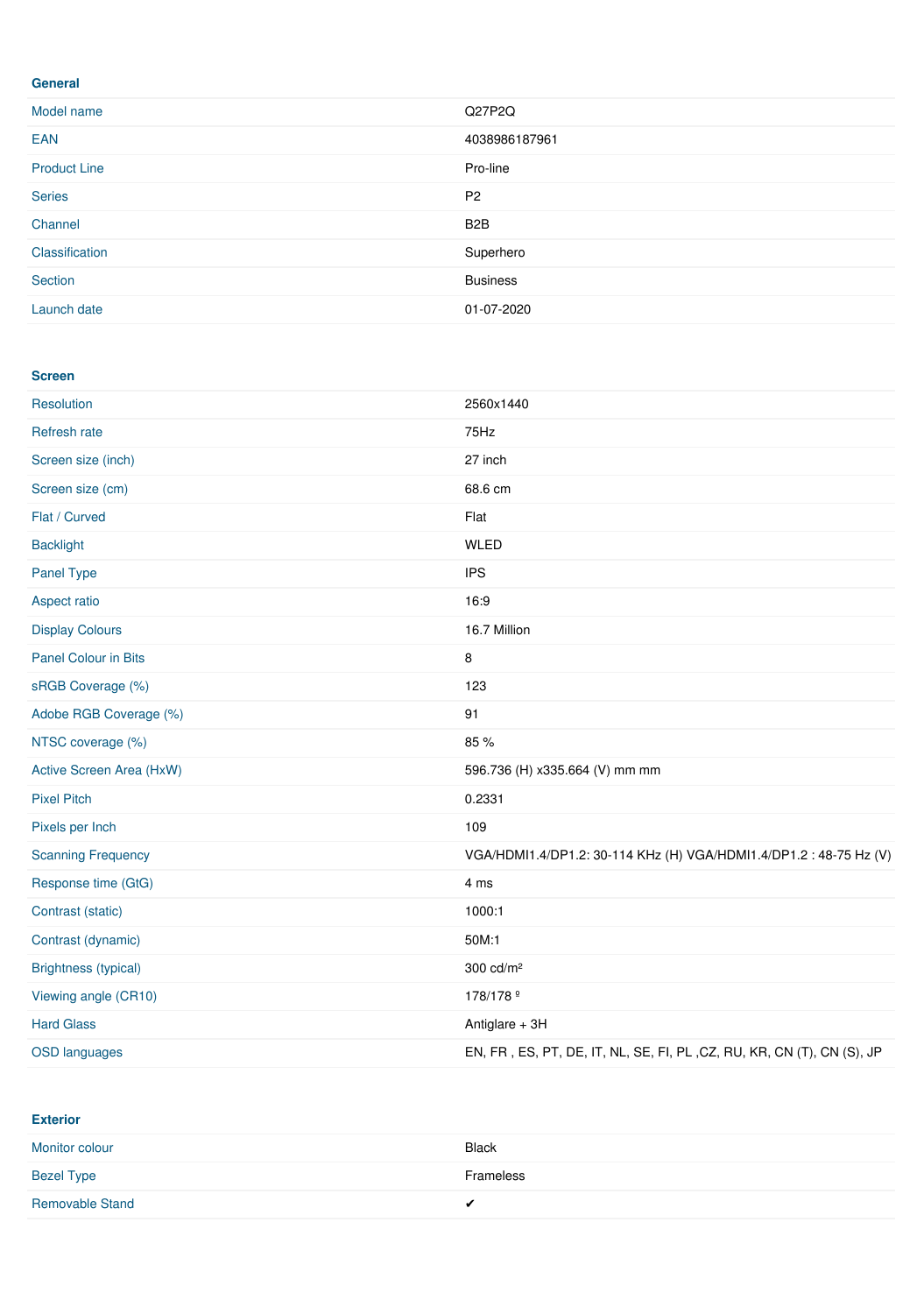#### **Ergonomics**

| Tilt                        | $-5~35$ °° |
|-----------------------------|------------|
| Swivel                      | 180°       |
| Pivot                       | ◢          |
| <b>Height Adjust Amount</b> | 150mm      |

#### **Multimedia**

| Audio Input              | Line in               |
|--------------------------|-----------------------|
| <b>Built-in Speakers</b> | $2W \times 2$         |
| Audio output             | Headphone out (3,5mm) |

#### **Connectivity and Multimedia**

| Signal Input     | HDMI 1.4 x 1, DisplayPort 1.2 x 1, VGA |
|------------------|----------------------------------------|
| <b>USB input</b> | USB 3.2 (Gen1) $\times$ 4              |
| <b>USB Hub</b>   | ✔                                      |
| USB out ports    | 4                                      |
| USB fast charge  |                                        |

#### **What's in the Box?**

| VGA cable                | 1,8m |
|--------------------------|------|
| <b>HDMI</b> cable        | 1,8m |
| <b>Displayport Cable</b> | 1,8m |
| <b>Audio Cable</b>       | 1,8m |
| USB cable                | 1,8m |
| Power Cable C13          | 1,8m |

#### **Power / Environmental**

| Powersupply                                  | Internal           |
|----------------------------------------------|--------------------|
| Powersource                                  | 100 - 240V 50/60Hz |
| PowerConsumption On (Energystar)             | 28 watt            |
| <b>PowerConsumption Standby (Energystar)</b> | $0.3$ watt         |
| <b>PowerConsumption Off (Energystar)</b>     | $0.3$ watt         |
| EnergyClass                                  | B                  |